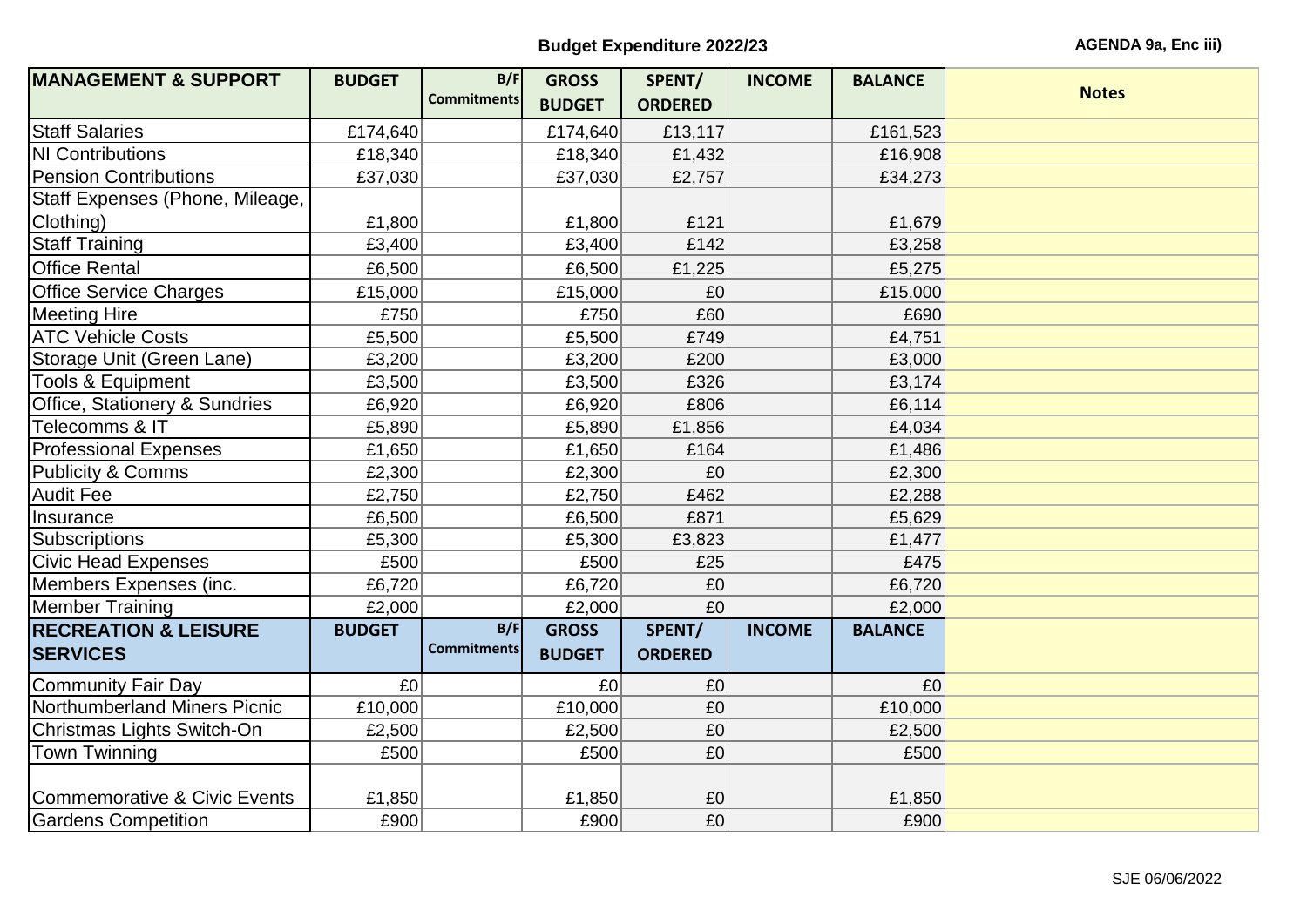| Play Areas                              | £58,000        |                    | £58,000       | £49,840        | £18,000       | £26,160        |  |
|-----------------------------------------|----------------|--------------------|---------------|----------------|---------------|----------------|--|
| Allotments                              | £110,000       | £9,091             | £119,091      | £55,734        | £261          | £63,619        |  |
| Hirst Park (MOU)                        | £23,680        |                    | £23,680       | £23,680        |               | £0             |  |
| Christmas Lights Displays               | £37,500        |                    | £37,500       | £0             |               | £37,500        |  |
| <b>Jack Charlton Statue</b>             | £0             | £30,400            | £30,400       | £18,900        | £10,000       | £21,500        |  |
| <b>Charlton Brothers</b>                |                |                    |               |                |               |                |  |
| Commemmorative Project                  | E <sub>0</sub> | £2,500             | £2,500        | £0             |               | £2,500         |  |
| <b>ENVIRONMENTAL SERVICES</b>           | <b>BUDGET</b>  | B/F                | <b>GROSS</b>  | SPENT/         | <b>INCOME</b> | <b>BALANCE</b> |  |
|                                         |                | <b>Commitments</b> | <b>BUDGET</b> | <b>ORDERED</b> |               |                |  |
| <b>ATC Neighbourhood Partnership</b>    |                |                    |               |                |               |                |  |
| Agreement                               | £228,000       |                    | £228,000      | £162,833       |               | £65,168        |  |
| <b>Environmental Enforcement</b>        |                |                    |               |                |               |                |  |
| Officer (SLA)                           | £22,030        |                    | £22,030       | £16,213        |               | £5,817         |  |
| <b>Environmental Enhancements</b>       | £83,000        | £2,000             | £85,000       | £26,165        |               | £58,835        |  |
| <b>Climate Change Projects &amp;</b>    |                |                    |               |                |               |                |  |
| Initiatives                             | £40,000        | £3,465             | £43,465       | £2,870         |               | £40,595        |  |
| <b>Bus Shelters</b>                     | £33,000        |                    | £33,000       | £1,878         |               | £31,122        |  |
| <b>Seats</b>                            | £9,000         |                    | £9,000        | E0             | E614          | £8,386         |  |
| <b>Litter Bins</b>                      | £8,000         |                    | £8,000        | £0             |               | £8,000         |  |
| Memorials                               | £1,000         |                    | £1,000        | £0             |               | £1,000         |  |
| <b>GRANTS &amp; SUBSIDIES</b>           | <b>BUDGET</b>  | B/F                | <b>GROSS</b>  | SPENT/         | <b>INCOME</b> | <b>BALANCE</b> |  |
|                                         |                | <b>Commitments</b> | <b>BUDGET</b> | <b>ORDERED</b> |               |                |  |
| <b>Grants Aid</b>                       | £59,000        | £5,000             | £64,000       | £5,000         |               | £59,000        |  |
| <b>Small Grants</b>                     | £16,000        |                    | £16,000       | £2,750         |               | £13,250        |  |
| Subsidies & Sponsorship                 | £1,250         |                    | £1,250        | £0             |               | £1,250         |  |
| <b>OTHER SERVICES</b>                   | <b>BUDGET</b>  | B/F                | <b>GROSS</b>  | SPENT/         | <b>INCOME</b> | <b>BALANCE</b> |  |
|                                         |                | <b>Commitments</b> |               |                |               |                |  |
|                                         |                |                    | <b>BUDGET</b> | <b>ORDERED</b> |               |                |  |
| <b>Election Expenses (Full Council)</b> | £18,500        |                    | £18,500       | £13,429.35     |               | £5,071         |  |
| <b>Election Expenses (Casual</b>        |                |                    |               |                |               |                |  |
| Vacancies)                              | £7,000         |                    | £7,000        | E0.00          |               | £7,000         |  |
| <b>CCTV Provision (Town Centre)</b>     | £6,000         |                    | £6,000        | £477.00        |               | £5,523         |  |
| CCTV Provision (Play/Other)             |                |                    |               |                |               |                |  |